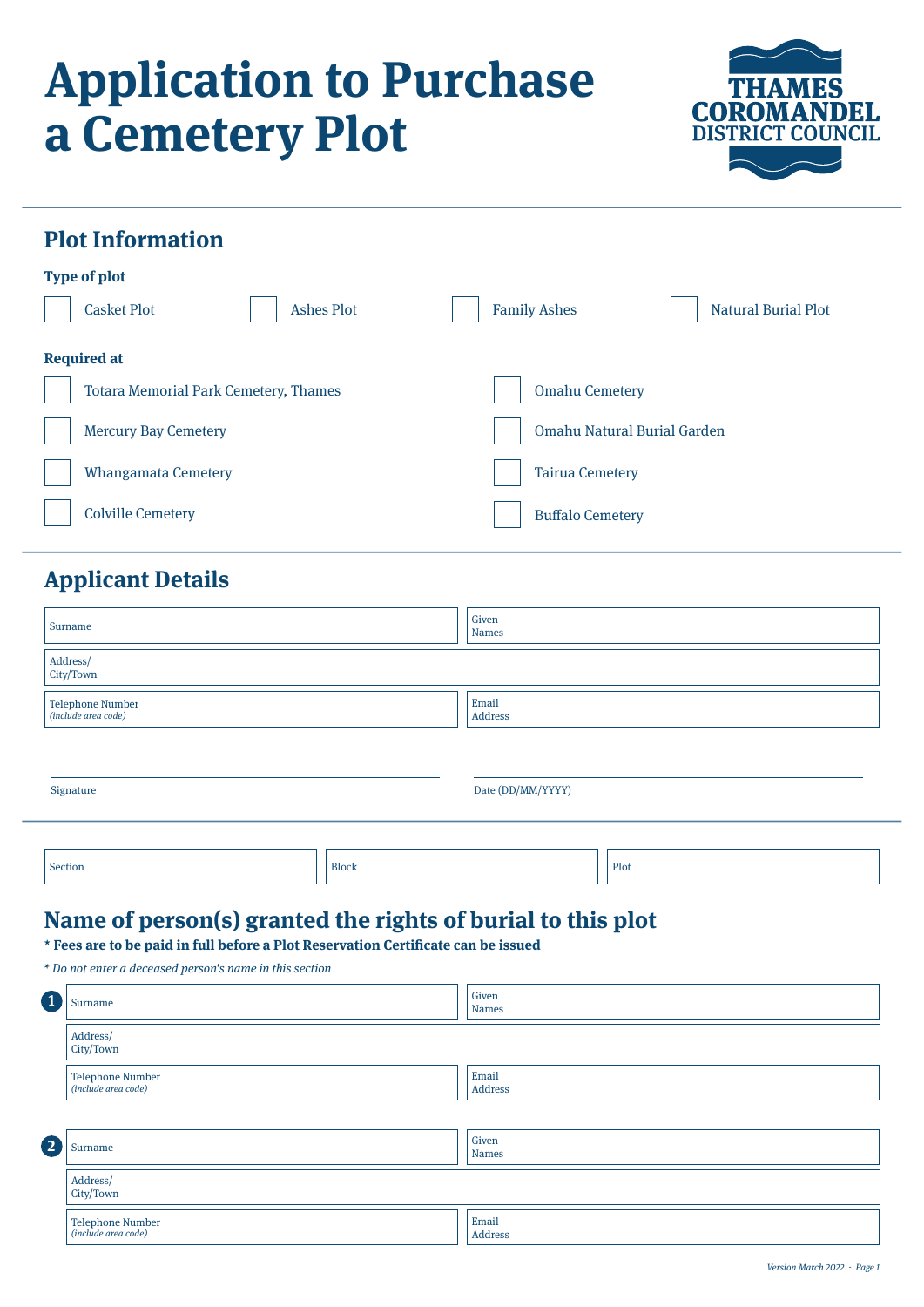| 3                     | Surname                                        | Given<br><b>Names</b>             |  |
|-----------------------|------------------------------------------------|-----------------------------------|--|
| Address/<br>City/Town |                                                |                                   |  |
|                       | Telephone Number<br>(include area code)        | Email<br>Address                  |  |
|                       |                                                |                                   |  |
| $\boldsymbol{c}$      | Surname                                        | Given<br><b>Names</b>             |  |
|                       | Address/<br>City/Town                          |                                   |  |
|                       | <b>Telephone Number</b><br>(include area code) | Email<br>Address                  |  |
|                       |                                                |                                   |  |
| 6                     | Surname                                        | Given<br><b>Names</b>             |  |
|                       | Address/<br>City/Town                          |                                   |  |
|                       | Telephone Number<br>(include area code)        | Email<br><b>Address</b>           |  |
|                       |                                                |                                   |  |
| $\overline{6}$        | Surname                                        | Given<br><b>Names</b>             |  |
|                       | Address/<br>City/Town                          |                                   |  |
|                       | Telephone Number<br>(include area code)        | Email<br>Address                  |  |
|                       |                                                |                                   |  |
| $\overline{z}$        | Surname                                        | Given<br><b>Names</b>             |  |
|                       | Address/<br>City/Town                          |                                   |  |
|                       | Telephone Number<br>(include area code)        | Email<br><b>Address</b>           |  |
|                       |                                                |                                   |  |
| $\left( 8 \right)$    | Surname                                        | Given<br><b>Names</b>             |  |
|                       | Address/<br>City/Town                          |                                   |  |
|                       | <b>Telephone Number</b><br>(include area code) | Email<br><b>Address</b>           |  |
|                       |                                                |                                   |  |
| $\overline{9}$        | Surname                                        | Given<br><b>Names</b>             |  |
|                       | Address/<br>City/Town                          |                                   |  |
|                       | Telephone Number<br>(include area code)        | $\operatorname{Email}$<br>Address |  |
|                       |                                                |                                   |  |
| 10                    | Surname                                        | Given<br><b>Names</b>             |  |
|                       | Address/<br>City/Town                          |                                   |  |
|                       | Telephone Number<br>(include area code)        | Email<br>Address                  |  |